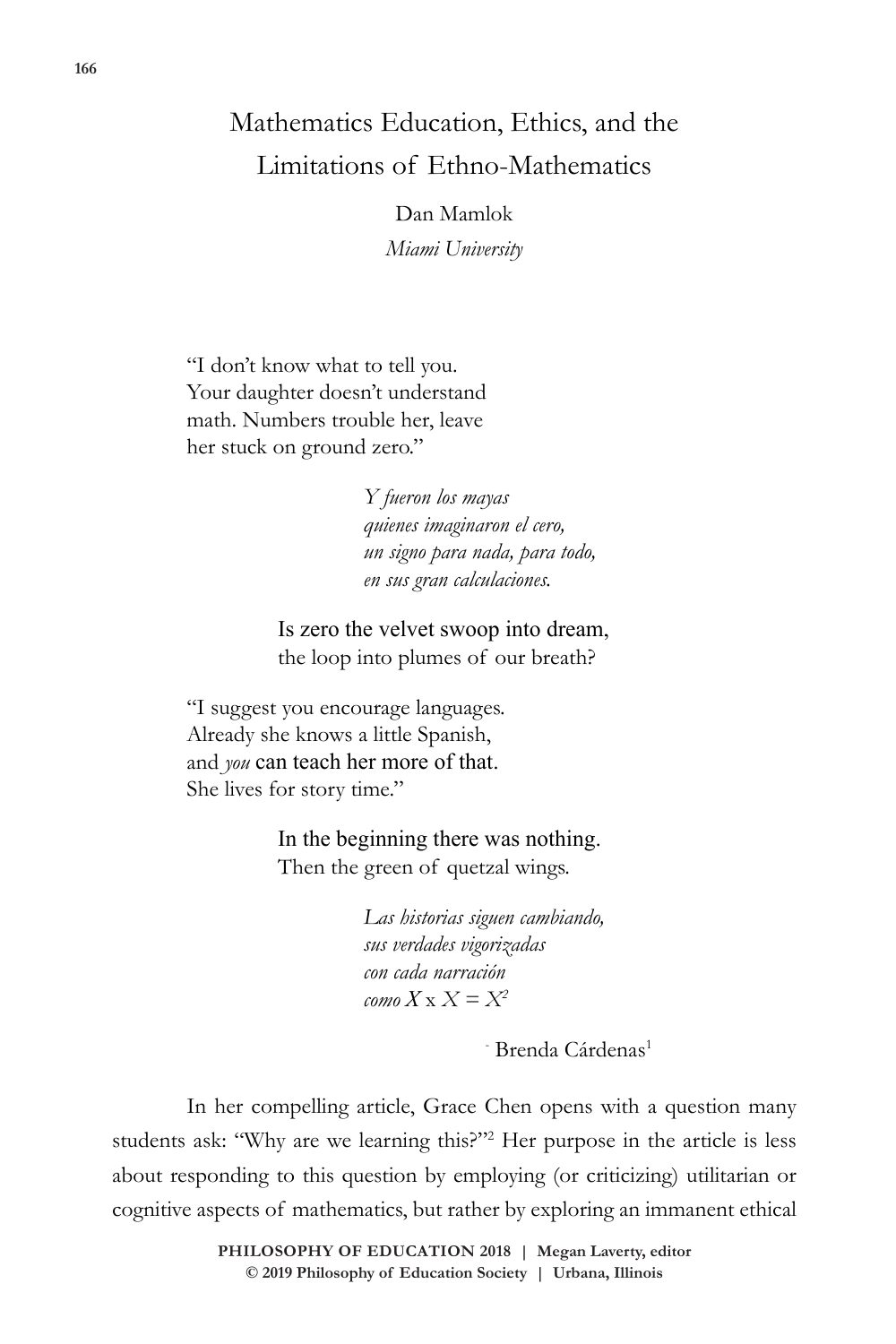justification that is based on the nature of mathematics itself. Chen scrutinizes current predispositions and practices of math education and calls for the promotion of ethno-mathematics. The poem that opens this paper echoes, to some extent, Chen's claim about how current practices of math education prioritize the Western view of mathematics, "leaving its formatting power and its ability to mark those who think differently as being inferior."3 Chen calls for advancing an alternative approach of school mathematics that will be placed into context and learned "alongside other mathematic-es and in the context of its history of being privileged and thus its power *to* privilege."4 While I find this argument philosophically interesting and can agree with the call for contextualizing mathematics education, I believe that its supporting premises merit further consideration. My aim in this response is twofold: first, I will discuss the ethical premises in Chen's article. Second, I will consider the limitations of ethno-mathematics and contend that ethno-mathematics, in and of itself, may not provide a sufficient ethical justification for math education.

Chen's article provides some intriguing examples of how current practices decontextualize learning experience and leave students with a set of discrete facts, looking for the right answer. Her examples of how different cultures understand the concept of *measuring* clearly render the distortion of current education practices, which focus on training rather than educating. One way to challenge current practices and promote an ethical pedagogy is to follow Freire's idea of problem-posing education, rather than problem-solving. For Freire, as for critical mathematic education (CME), the focus of learning should be transformed from banking education into a dialogical learning process, based on continuous exploration, critique, and contextualization of the subject.<sup>5</sup> This paper will not be able to capture Freire's epistemology and his influence on CME,<sup>6</sup> but one can just recall his adult literacy programs and how he insisted on connecting knowledge to one's history and culture. It is on this point that I disagree with Chen's critique on CME. Chen claims:

> It [CME] leaves unquestioned the substance and the primacy of school math, and also the "formatting power of mathematics," or the power of those who know mathematics to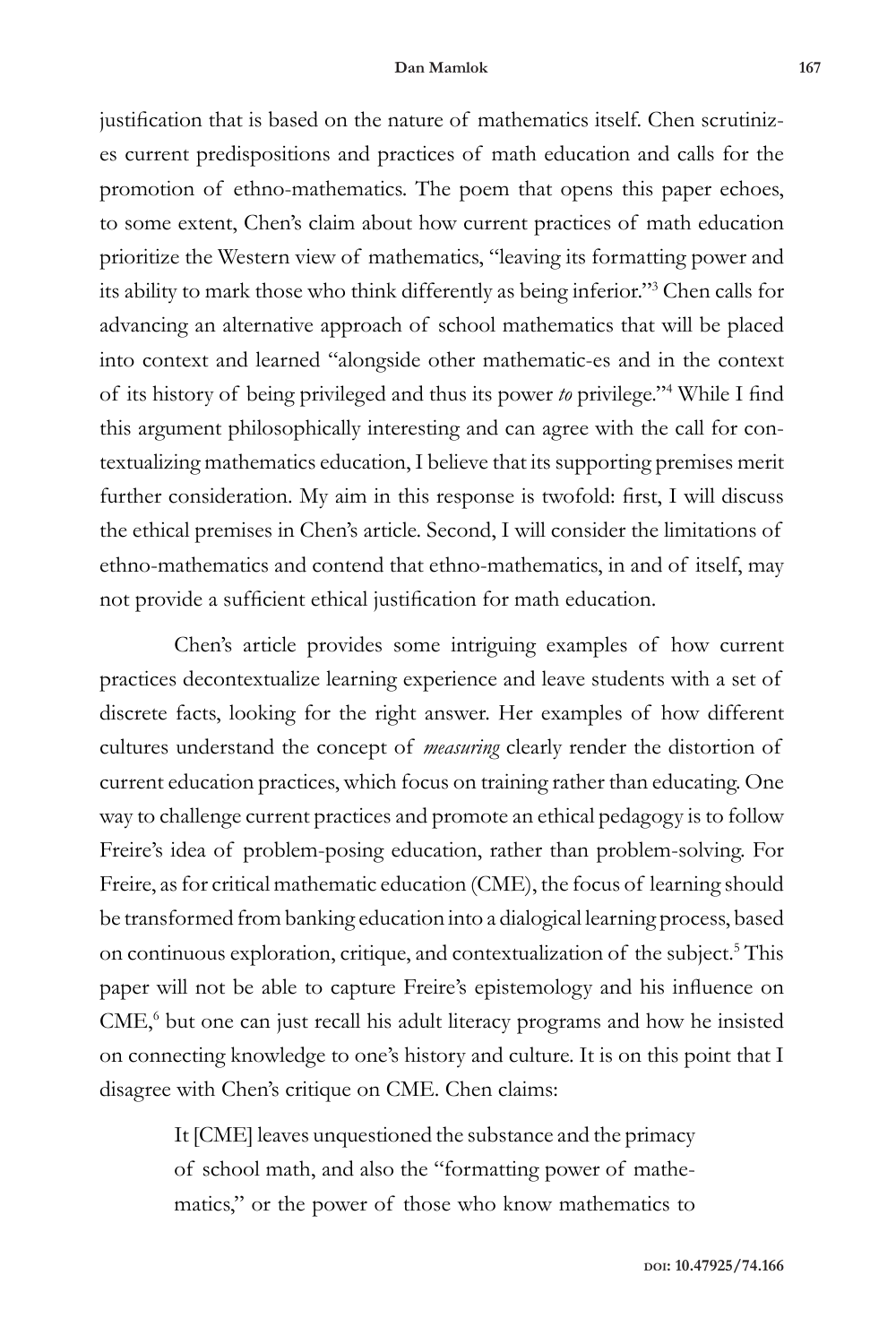organize the reality of and make decisions on behalf of possibly in coercive ways—those who do not.7

While this claim is well articulated, it merits a caveat: first, for Freire, power relationships are part of human relationships (in this case, mathematics are designated as a form of hegemonic knowledge), that should be acknowledged, confronted, and resisted. As in the example of the adult literacy programs, the recognition of power-relations empowered the marginalized. Second, the idea of *conscientization* is central to Freirean pedagogy and involves students developing a critical, dialogical agency, which embraces, on the one hand, progressed knowledge but, on the other hand, cherished historical and local knowledge, all of which is vital for growth. In this respect, Freire (and CME) rejects using any kind of knowledge in coercive ways. I wholeheartedly agree with Chen that "acting ethically requires negotiating the values of human situation while honoring the experiences and dignity of other people,"8 but I cannot see how this claim challenges CME. To some extent, this claim seems to provide a reductive view of CME. Chen contrasts CME with ethno-mathematics, as an alternative approach to learn and teach mathematics. As I pointed out in the beginning of the article, I agree with Chen's call for contextualizing math education, and as I claimed earlier, Freirean pedagogy and CME embrace this approach. Yet, I contend that ethno-mathematics requires further consideration. I argue that ethno-mathematics does not provide a sufficient answer to Chen's question. While it may provide a general framework of how teachers can integrate various forms of mathematics-es, it fails to provide an answer for how to consider "mathematics as an intrinsically ethical endeavor." In the remaining passages of this response, I will elaborate on three major limitations of ethno-mathematics.

The first and general issue with ethno-mathematics is that, while it celebrates an attack on European culture, it fails to provide a substantial theoretical framework. I identify with the critique of  $\check{Z}$ ižek<sup>10</sup> and Pais that, in this sense, "the other is accepted, even celebrated, as long as it is the Other of our gaze."11 Though I can echo the concern about hegemonic forms of knowledge (and in particular the current assault on education taking place under the neoliberal apparatus), ethno-mathematics contains eminent contradictions. Chen, as oth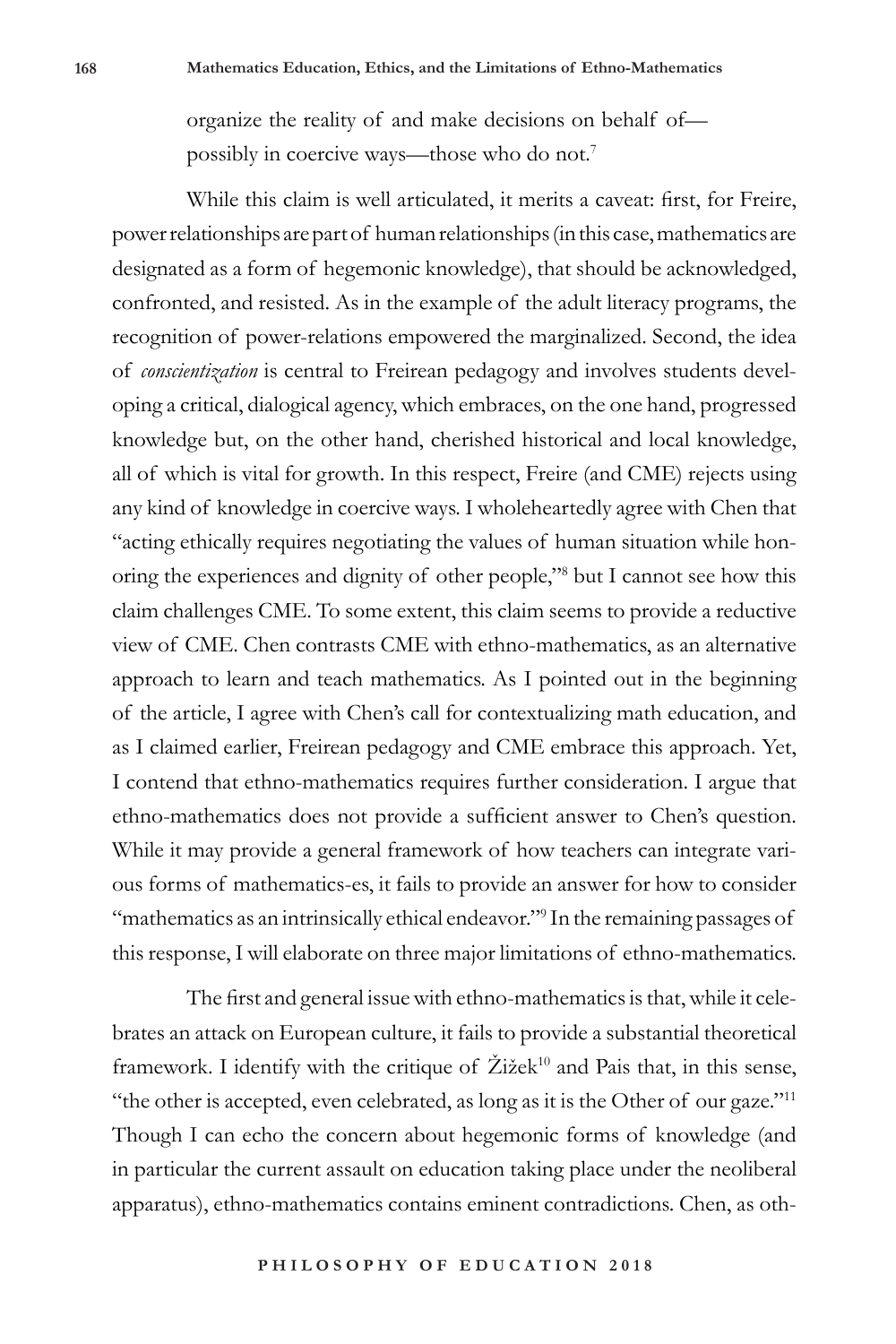er advocates of ethno-mathematics, provides examples of how counting and measuring may differ from one culture to another (i.e., in cooking, in building, and in other forms of everyday activities). Therefore, they argue, resisting hegemonic knowledge requires the inclusion of local knowledge alongside "formal knowledge." The problem is that what one might refer to as "local knowledge," "indigenous knowledge," or "community knowledge" is based on practices and rituals that are not grounded in scholarly knowledge nor on schooling. Perhaps their great power is held by the way they have been preserved in their communities through generations. Therefore, the idea of integrating those practices in Western schooling will miss the authentic nature of those approaches (or if you like, the *lifeworld*) and lead to an evisceration of their cultural importance, which will end up "by being neither 'real math' nor 'real life."<sup>12</sup>

Second, beyond the problem of decontextualizing ethnic knowledge, inserting ethnic forms of knowledge into a system that is inherently structured by practices that contradict the principles of ethno-mathematics leads to superficial routinization of those forms of knowledge. But, perhaps the greater danger is that, rather than resisting the status-quo, this kind of transformation will lead to the commodification and fixation of those different mathematics-es. Clearly put, my claim is not against the idea of contextualizing math education and connecting students through their historical cultures (as in Freirean pedagogy), but rather against the naïve approach of ethno-mathematics, which, with the best of intentions, paints marginalized groups as exotic.<sup>13</sup>

The third and final issue of concern relates to the logical flaw of ethno-mathematics. If the hegemony of Western knowledge and school mathematics is so destructive and oppressive, why should schools teach and students learn ethno-mathematics alongside "Western mathematics"? If using local knowledge is intended to encourage students to attain Western forms of knowledge, then there is an immanent contradiction in this approach. One may rightly respond that ethno-mathematics should not be used as a bridge between local practices and school mathematics. Yet, even if we agree that education should resist its instrumental role, one cannot deny that ignoring school mathematics may perpetuate the status quo and increase social inequalities.14